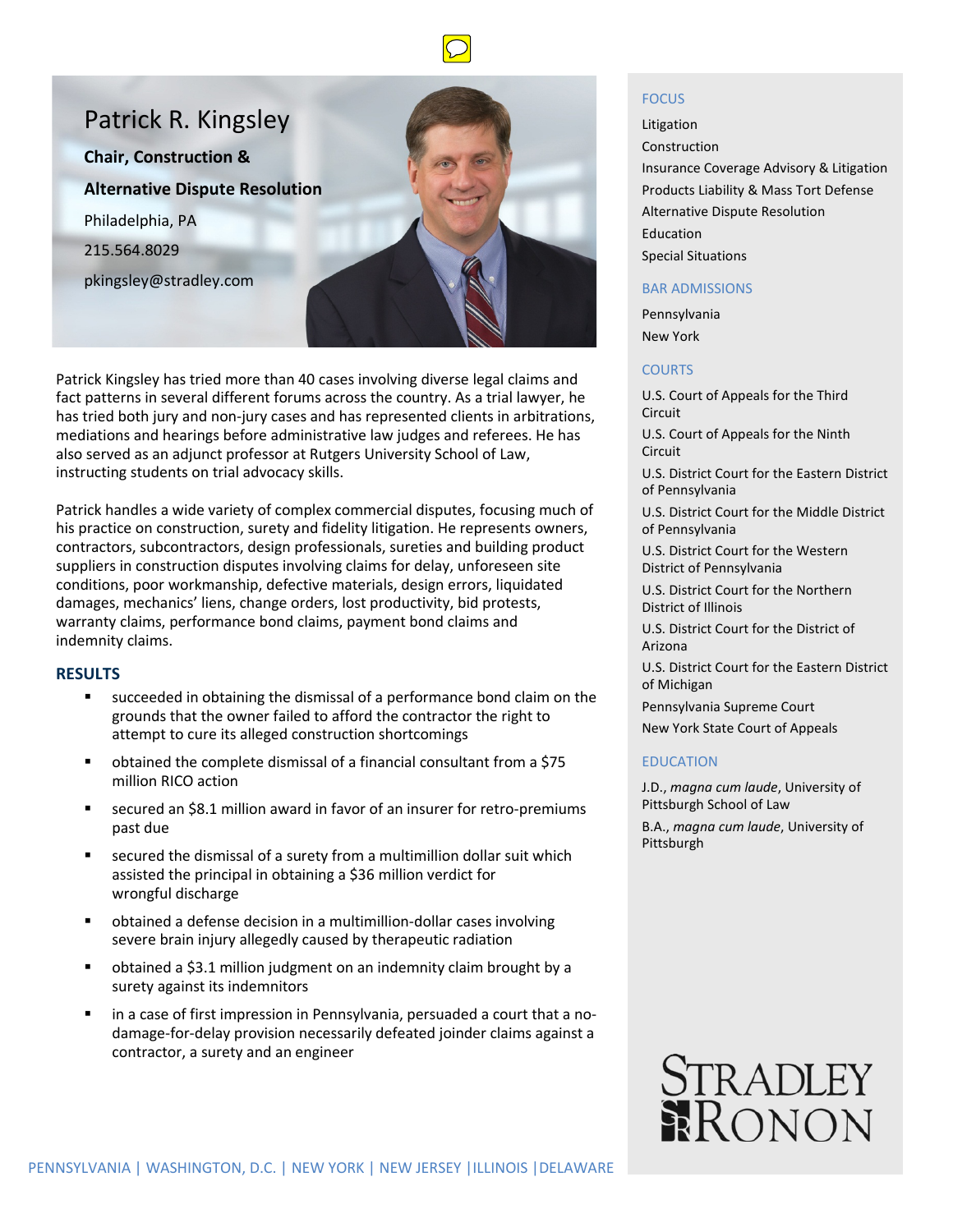# Patrick R. Kingsley

Page 2

- defended claims related to a catastrophic accident at the Kingdom Center Project, the largest building ever built in Saudi Arabia
- handled several hundred complex mass-tort exposures as part of a national asbestos trial team for national client
- prevailed in an appeal before the U. S. Court of Appeals for the Third Circuit in a case involving an alleged breach of contract governing the sale of a printing business based in Puerto Rico
- convinced a federal court in New Jersey to reverse New Jersey law and hold that a surety cannot be liable under state law for the bad faith denial of a bond claim
- obtained an award from an NASD panel on an unfair competition claim for the "raiding" of one broker-dealer's office by another
- obtained a jury verdict in favor of a general agent against a broker for the return of commissions relating to a canceled "key" employee policy
- obtained a multimillion dollar award in favor of an insurer against its reinsurer as part of a multi-firm trial team
- defended a fledgling industrial minerals supplier in a two-week long betthe-company injunction trial involving claims of theft of industrial trade secrets brought by a competitor
- defended dozens of unemployment compensation claims for a major utility company
- successfully defended a national paint manufacturer from several benzene claims in Pennsylvania and New Jersey
- defended local municipalities in police brutality and §1983 cases
- successfully defended a multimillion dollar claim for traumatic brain injury allegedly resulting from an automobile accident

## **SPEAKING ENGAGEMENTS**

- Panelist, "Performance Bonds and CGL Insurance in Construction Projects: Navigating Interplay Between Insurance and Surety," Strafford Webinar
- Presenter, "Avoiding Problems in Taking Assignments," Surety Claims Institute 42<sup>nd</sup> Annual Meeting and Seminar
- Panelist, "The Parties' Obligations Under the Performance Bond Relative to a Principal's Default," ABA Fidelity and Surety Law Committee Spring Meeting
- Moderator, "The AIA A-312 Performance Bond Revisited: A panel discussion addressing key issues, potential pitfalls and practice tips for addressing adverse case law," ABA Fidelity and Surety Law Committee Spring Meeting
- Speaker, "Computer Fraud Coverage Through the Lens of Recent Cases," DRI Roundtable

## **MEMBERSHIPS**

American Bar Association, Tort Trial & Insurance Practice Section

Chair, DRI Fidelity Surety Law Expert Witness Subcommittee

Defense Research Institute, Medical Liability and Fidelity & Surety Committees

Member, Arbitration Committee for Conflict Prevention Resolution

Member, Conflict Prevention Resolution Arbitrator Panel of Distinguished Neutrals

Member, National Academy of Distinguished Neutrals, Pennsylvania Chapter

National Bond Claims Association

Philadelphia Surety Claims Association

Surety Claims Institute